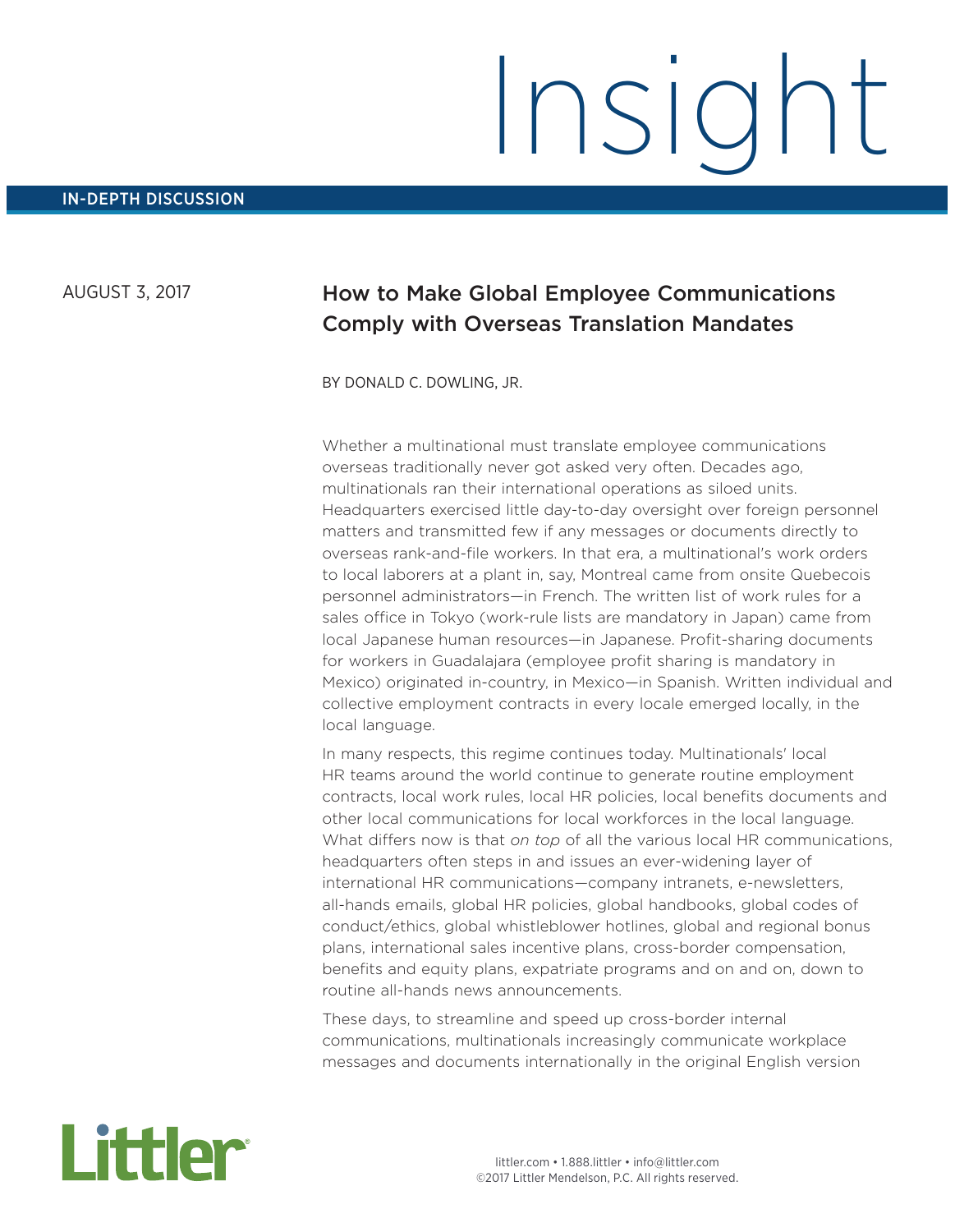only. There are advantages and disadvantages to issuing untranslated English-language HR communications to staff around the world:

- **Advantages:** The main advantage to issuing English-only workforce documents worldwide is that a single English communication is always faster, cheaper and more streamlined than generating and distributing multiple translated versions across various countries. Also, the English-only approach eliminates the possibility of confusion and even legal exposure from *bad translations*. For example, the U.S. NLRB once held an employer committed an unfair labor practice by issuing a "mistranslat[ed]" communication—even though the English-language original was legally worded.<sup>1</sup>
- Disadvantages: Issuing English-only HR communications and documents to non-English-speaking workforces triggers three disadvantages: staff misunderstandings, labor strife and legal compliance.
	- 1. **Staff misunderstandings:** Obviously, workers in non-English-speaking countries are prone to misunderstanding communications, particularly complex documents with legal ramifications, written in a language foreign to them.
	- 2. Labor strife: English-only global HR communications sometimes antagonize organized labor. In April 2011, for example, 185 employees at the SaintMarcellin-en-Forez, France plant of a UK-based company walked off and on strike because "Anglo Saxon imperialist management" would "say 'hello' in French," but otherwise communicated only in English.2 In a separate situation in Saint-Just-Chaleyss, France, a union, a workplace safety committee and a works council successfully sued their Paris-headquartered employer "for imposing an English-language computer program."3
	- 3. **Legal compliance:** As the French union lawsuit shows, failing to translate can give rise to legal liability. For example, one French appeals court decision fined a U.S. multinational U.S. \$800,000—halved on appeal from an initial fine of \$1.6 million—because headquarters had illegally issued English-language HR documents to French staff, in violation of a French-language mandate.4 Even where laws do not prohibit foreign language staff communications, sometimes issuing a translation can insulate an employer against significant liability. For example, a monolingual Spanish-speaking worker once won a \$1.6 million jury verdict for retaliation, but the Texas Supreme Court later reversed and vacated that judgment in large part because the adverse employment action had been consistent with a provision in a company handbook that the employer had duly translated into Spanish. The court held there was no retaliation in part because the translation had put the plaintiff on notice of how the employer would respond to his actions.<sup>5</sup>

Multinationals account for these advantages and disadvantages of issuing English-only international staff communications in different ways. Sometimes multinational headquarters issue internal messages only in English; other times headquarters promulgate translations. Some multinationals translate almost everything that goes out globally; others translate almost nothing. Some multinationals are so reluctant to issue translations that they have formally declared English their "official company language." These organizations reason that, after all, English fluency is necessary in today's globalized business world, and anyone who signs on to work for a U.S.-headquartered company should understand English. In fact, there are multinationals

Labriola Baking Co., 361 NLRB No. 41 (2014).

<sup>2</sup> P. Allen, "French Workforce on Strike Because of Anglo Saxon Imperialist Management," The Telegraph, UK, 4/20/11.

<sup>3</sup> "French Court Upholds Employees' Complaint on English Language Computer Program," lndustryWeek, July 6, 2012.

<sup>4</sup> Versailles Ct. App., Mar. 2, 2006.

<sup>5</sup> Haggar Clothing v. Hernandez, 164 S.W. 3d 386, 387 (2005).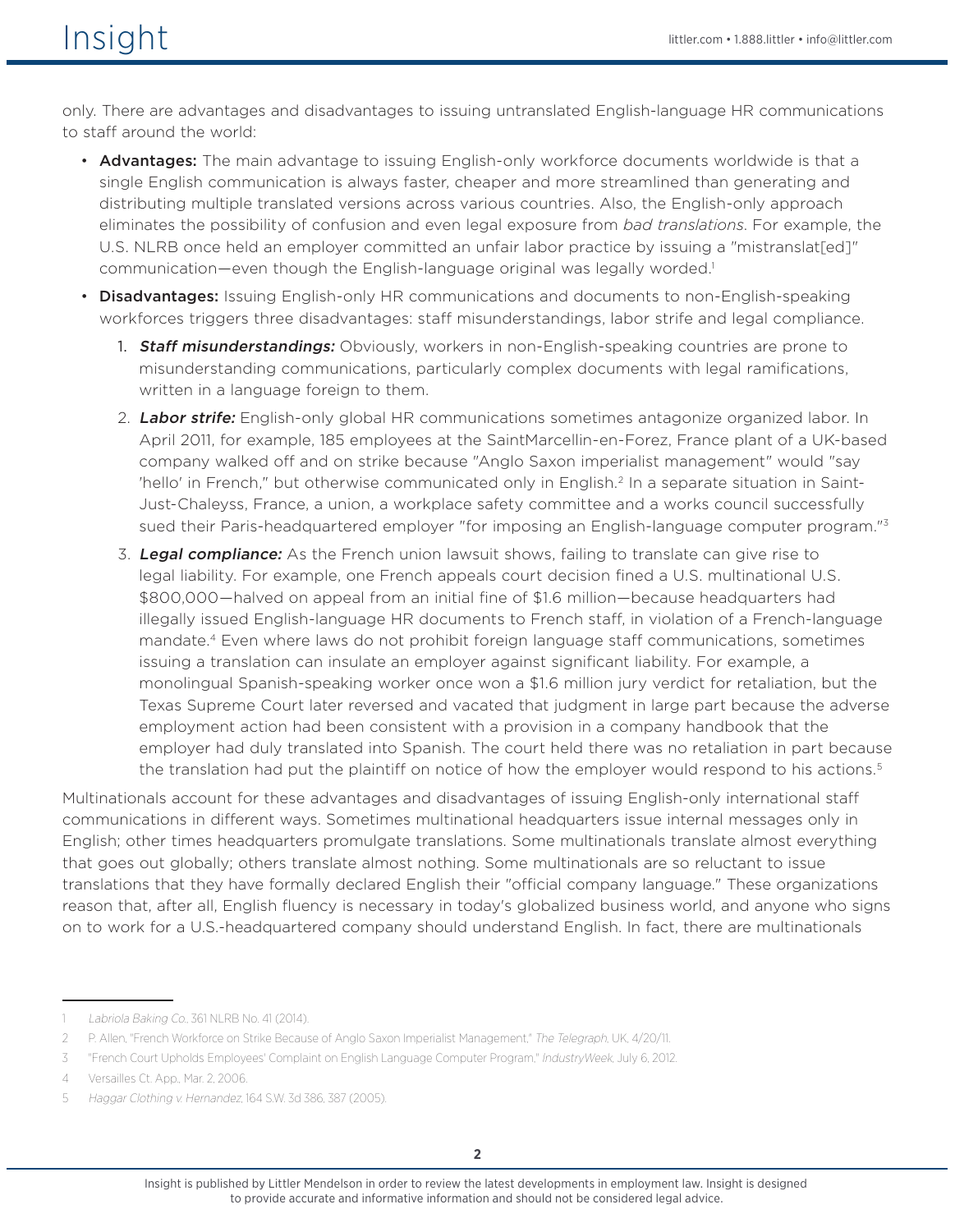headquartered *outside* the English-speaking world—France, Japan, Luxembourg, Scandinavia, for example that have actually declared English their "official company language."6

Our discussion here unpacks the legal and human resources ramifications of transmitting untranslated English-only employee communications across a multinational's crossborder operations, whether or not under a formal English as "official company language" designation. We analyze issues involving: (a) legal compliance and untranslated international staff communications; (b) four levels of workplace language laws/ translation mandates, and (c) the human resources and diversity component.

### Legal Compliance and Untranslated International Staff Communications

The threshold challenge to a multinational issuing cross-border communications and documents only in English (whether under a designation of English as "official company language" or not) is *legal compliance*. Many multinationals issue English-only communications to overseas employees quite willing to accept the risks of staff misunderstandings and labor strife, asking only: *Will issuing this in English, without translating, violate some law somewhere?* That is: *Do foreign laws compel us to translate?*

This legal piece to cross-border English- only workplace communications is indeed vital. Multinationals cannot afford to get blindsided by foreign translation requirements, and designating English as the "official company language" risks blinding an organization to its legal responsibilities. Obviously, employers are powerless to opt out of legal mandates, and so at best, a company's designation of English as its "official company language" is legally meaningless and merely symbolic. At worst, this designation could be argued to evidence prior intent to flout language mandates.

• Distinguish English-only work rules: In addressing multinational headquarters designations of English as the "official company language," distinguish the completely separate phenomenon of the "Englishonly rule." An organization that designates English as its "official company language" announces that, going forward, management (headquarters and overseas local supervisors) around the world will promulgate internal staff communications and documents in English, presumably without translating them. By contrast, a workplace "English-only rule" is an employer mandate requiring that *employees themselves* communicate only in English with co-workers, suppliers and customers. A violator who breaches an English-only work rule by slipping into some other language faces discipline. In the United States, English-only work rules can be held illegal for two distinct reasons under domestic labor and employment law. First, an English-only work rule might violate discrimination law to the extent it can "disadvantag[e] an individual's employment opportunities on the basis of national origin."7 Second, an English-only rule might violate collective labor law if it "restrict[s employees] from engaging in concerted [union] activity."<sup>8</sup> However, English-only work rules raise legal challenges mostly under U.S. domestic law; few other jurisdictions seem to impose specific legal doctrines regulating these particular rules. Because our discussion here addresses the cross-border context, we do not address the issue of English-only work rules under U.S. domestic law.

A multinational that prefers to issue English-language HR communications and documents across non-English-speaking jurisdictions without translating them, whether or not formally decreeing English its "official company language," must account for overseas workplace translation mandates, or what we might call "workplace language laws." Even without parsing what, specifically, workplace language laws require, the easy compliance advice here is to recommend that multinationals thoroughly translate each crossborder workplace communication and document into every relevant local language, reserving the English

<sup>6</sup> See e.g., L. Du, "Foreigners Fill Japan Job Gaps," Wall St. J., Aug. 31, 201 5 (Japanese auto company has declared English will be its official company language as of 2020); B. Einhor, "Another Japanese Company Tells Employees, 'Speak English,"' Bloomberg Businessweek, Oct. 18, 2013.

<sup>7</sup> 29 CFR § 1606.7(a).

<sup>8</sup> Valley Health System, 2015 LRRM 178935 (2015) at§ IJI(A), aff'd 363 NLRB No. 178 (2016).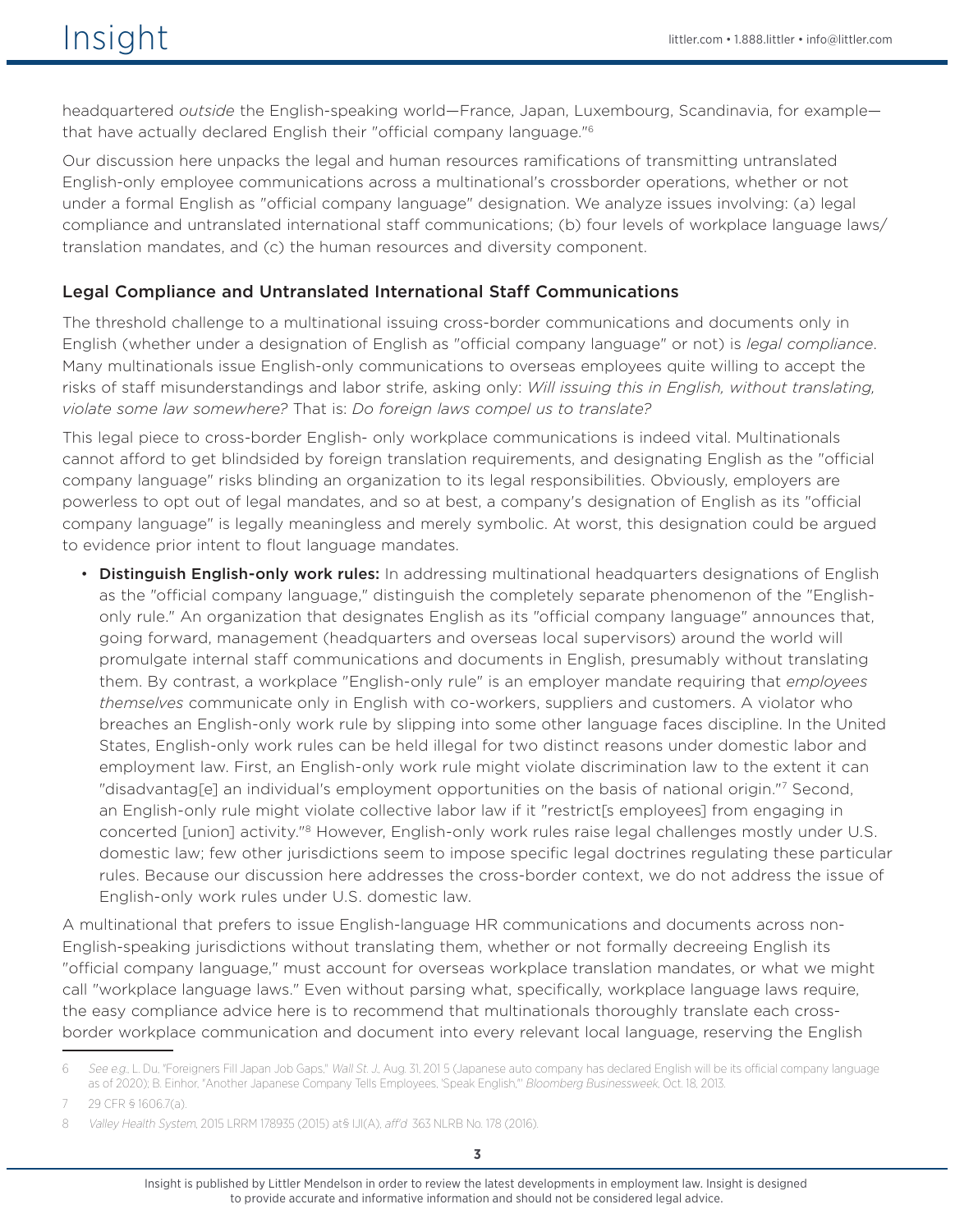version only for English-speaking countries. The "translate everything" approach eliminates the other two disadvantages of English-only workplace communications (staff misunderstandings and labor strife) and it completely eliminates the legal compliance challenge as to workplace language laws. (Ensuring translations are *thorough* lowers the risk of exposure for a bad translation.)

In the real world, though, for a multinational to translate every message communicated to employees internationally is impractical, burdensome, expensive and time-consuming. Hence the question: *What, exactly, do workplace language laws require?* That is: *What precise legal constraints do laws outside the Englishspeaking world impose on employers promulgating English-language staff communications?* This question is more complex and more nuanced than it may at first appear.

# Four Levels of Workplace Language Laws/Translation Mandates

When a multinational headquarters undertakes to comply with workplace language laws (translation mandates), the first step is finding out exactly what those laws require. In doing that, a common mistake is to oversimplify this into a binary, yes-or-no question: *Where—that is, in which of our non-English-speaking overseas jurisdictions—must we translate this communication?* Or: *In which of our overseas locations would issuing the untranslated English version be illegal?* Framing this question this way yields unhelpful answers because the world's workplace language laws and translation mandates are more granular and nuanced. These laws come in several different types, imposing several layers of rules. Framing this as a binary, yesor-no question ("*to translate or not translate?*") pushes a local respondent—the hapless overseas lawyer or human resources expert trying to answer a local-language-law query framed as a yes-or-no question—to oversimplify. A local respondent may be inclined to claim "*yes, our law requires a translation*" even where local law is not so draconian and offers more flexibility than that answer implies.

In researching workplace language laws and translation mandates across countries, distinguish strict, highrisk jurisdictions that make untranslated workplace communications flatly illegal or void from lower-risk jurisdictions in which translations are merely helpful or in which translations become legally relevant only later, if the employer needs to enter a document into evidence in court. Distinguish among *four tiers* of workplace language laws around the world: (1) flat prohibitions; (2) voiding rules; (3) submission mandates; and (4) fraud, duress and hostile reception in local proceedings.

### 1. Flat prohibitions

Conceptually, the strictest workplace language laws or translation mandates are the flat prohibitions—the absolute bans that prohibit an employer from issuing an employee a communication, document or rule in some language (say, English) other than the local language. Examples:

• France. France sponsors an academy with the *raison d'etre* of upholding the integrity of the French language and imposes a statute called the *Loi Toubon* that in many contexts commands: *Thou Shalt Communicate Exclusively in French*. Enforcing the *Loi Tubon* in the workplace, the French labor code punishes employers that issue HR documents in languages other than in French.<sup>9</sup> We already mentioned the 2006 French decision that imposed on a U.S. multinational an *astreinte* (sanction) of USD \$800,000, reducing a trial court fine of USD \$1.6 million, where headquarters had issued global training and health/safety documents to French staff in English only.10 This said, in some intra-European contexts, European Union law might rein in enforcement of France's workplace language law, but not necessarily in the U.S.-to-France context.<sup>11</sup>

<sup>9</sup> French Labor Code arts. R.l323-l. L.1321-6, R.5334-l, L.533 1-4.

<sup>10</sup> Versailles Ct. App., supra note 4.

<sup>11</sup> Eur. Ct. Justice case C-202/11, Apr. 16, 2013.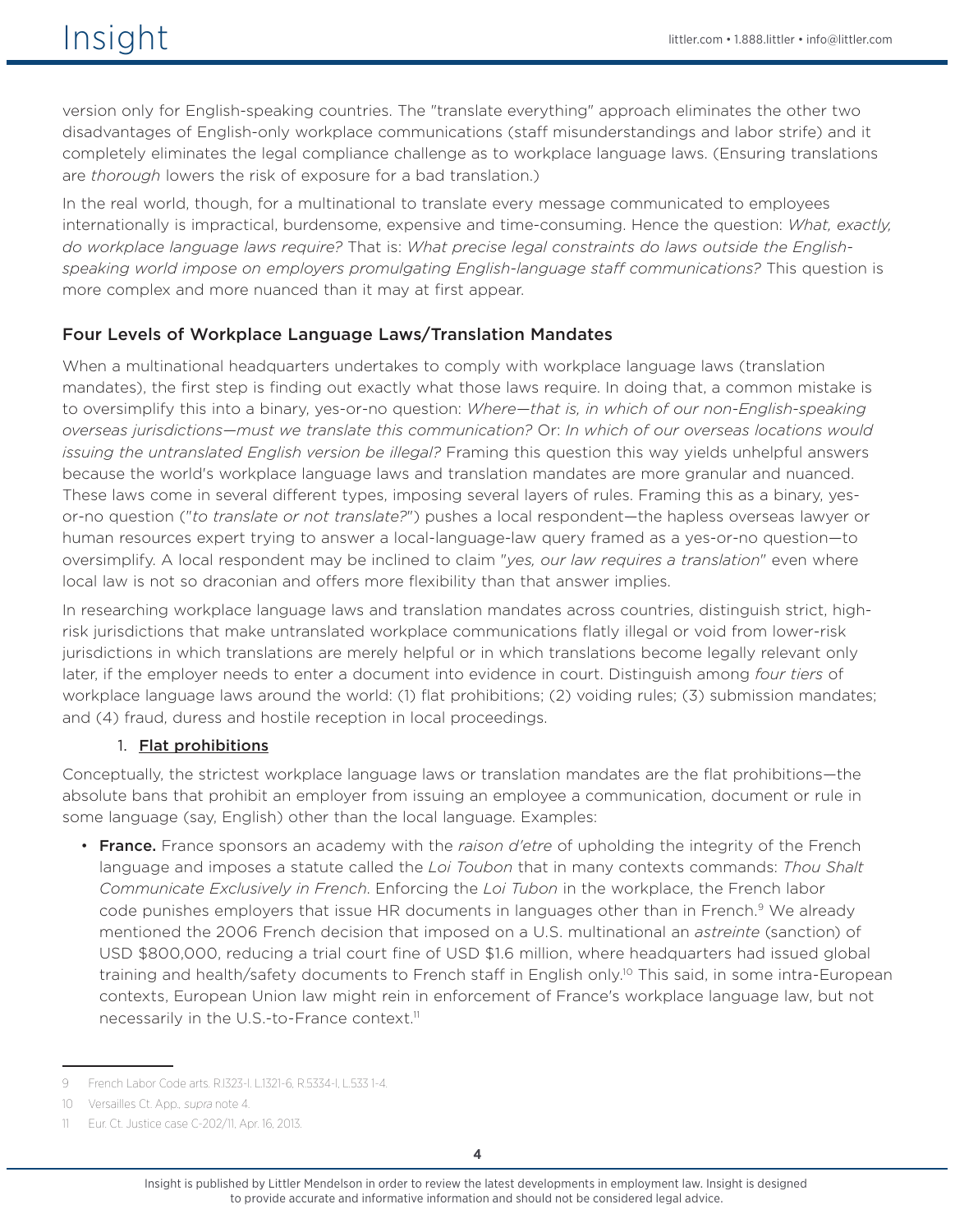- Belgium. Belgium flatly prohibits giving employees HR documents in foreign languages.<sup>12</sup> Belgium's HR language law grows out of the uniquely Belgian tension between Flemish Dutch and Walloon French, and so requires that employee communications be in the Belgian *regional* language. Where to draw regional lines sometimes gets disputed, but because English is not a regional Belgian language, untranslated English communications to staff will always violate this decree. Again, European Union law<sup>13</sup> limits enforcement in some intra-European contexts—but not necessarily in the U.S.-to-Belgium context.
- Quebec. Quebec imposes a law that requires written employee communications in French, and Quebec employees are said to have a legal right to be addressed in French.<sup>14</sup> Quebec may allow opt-outs—individual workers might sign waivers admitting they speak English and so accept English communications, although this practice may not strictly comply with this law. In any event, an employer in Quebec cannot simply hire English speakers and demand opt-outs, because Quebec forbids bosses from conditioning most jobs on English fluency.<sup>15</sup> Quebec employers must also be careful about hiring non-French-speaking supervisors (or transferring in non-French-speaking expatriate supervisors) because of subordinates' right to be addressed in French.
- Spain. In some Spanish "Autonomous Communities" (regions), the sectorial collective bargaining agreements that bind all employers in certain industries require staff communications to be in both co-official languages—Spanish plus the local regional language, such as Catalan or Basque. Englishonly communications would not comply.
- Mongolia and Turkey. Mongolia requires that all employment documents be in Mongolian and violators are subject to fines.<sup>16</sup> Turkey requires that human resources policies (but not necessarily other HR communications) be in Turkish, and violators are subject to "administrative fines."
- Kuwait and Saudi Arabia. Article 29 of the Kuwait Law of Labor in the Private Sector No. 6 2010 requires that all employment contracts and employer-issued "correspondences [sic], publications, by laws and circulars" be "written in Arabic" (or dual-language format in which the Arabic text "shall prevail"). But Kuwait imposes no penalty for violations, so employers in breach generally need only translate the non-Arabic document. Saudi Arabia, though, imposes a fine of 5,000 riyals (about USD \$1,334) on employers that fail to issue Arabic-language employment agreements, HR policies and personnel records.17

# 2. Voiding rules

More common than fiat prohibitions restricting employers from issuing untranslated foreign-language staff communications are what we might call *voiding rules*. Countries including Chile, Macedonia, Poland and Russia impose laws under which an employer can in theory issue foreign-language staff communications and documents without facing a fine—but its untranslated communications are per se void or unenforceable even against bilingual staff who understand the content perfectly. In a jurisdiction with a voiding rule, a multinational inclined to communicate in English only might decide to issue *non-binding* HR documents (like company newsletters and routine new announcements) in English, while translating those staff communications and documents that have to be enforceable against employees (like employment contracts, work rules, codes of conduct and compensation plans).

<sup>12</sup> Vfaamse Gemeenschap decree of July 19, 1973, amended Mar. 14,20 14.

<sup>13</sup> ECJ case C-202/11 and Belgium's 2014 decree amendment.

<sup>14</sup> Charter of French Lang., bill 101, at arts. 4, 46.

<sup>15</sup> Pouliot v. Quality Inn, 20 II QCCRT 214 (CanLII).

<sup>16</sup> Mongolia Law on Official Language or the State, art. 5.4.

<sup>17</sup> KSA Labor Law as amended by Ministerial Resolution# 4786 (12 Oct. 15).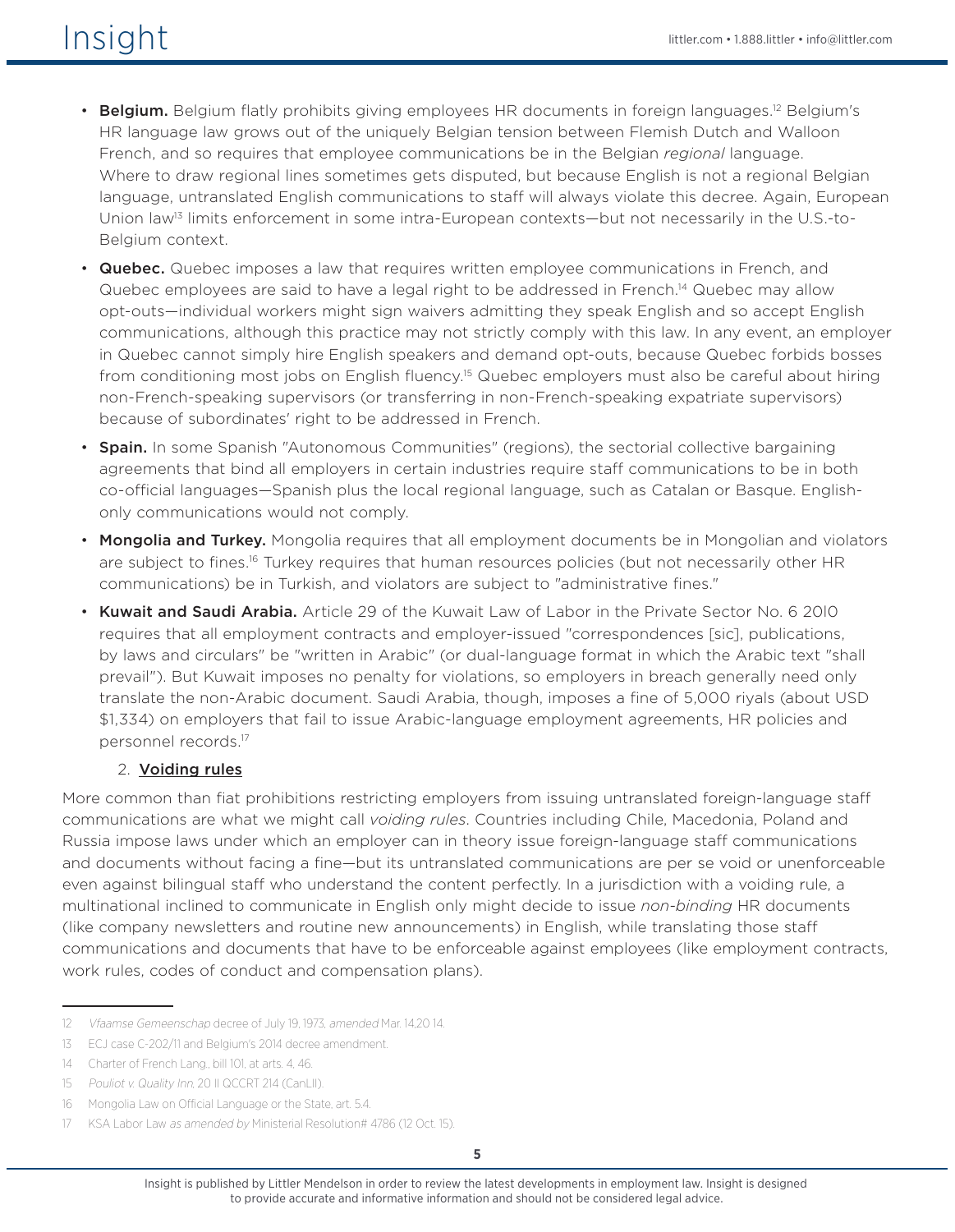Two cases from the French supreme court illustrate how voiding rules work.<sup>18</sup> While the employers in these cases might have been fined under France's *Loi Toubon*, voiding the HR document happened to offer the plaintiffs a better remedy. In both cases the French supreme court invalidated criteria in English-language bonus plans even though the bonus-eligible employees apparently spoke good English and understood the plans. Both employees' performance fell short, rendering them ineligible for their full target bonus—but both argued that because the bonus criteria appeared in untranslated English-language plans, the performance metrics they had failed to reach were void. The supreme court agreed and awarded the employees their full target bonuses.

While some jurisdictions' voiding rules invalidate all untranslated workplace documents, voiding rules in other jurisdictions merely invalidate some, but not all, HR communications:

- Untranslated work orders void: Venezuela plus a number of Central American countries including Costa Rica, El Salvador, Guatemala and Honduras impose laws that invalidate *work rules* or *work orders* not in Spanish (these laws are said to be a legacy of the era when American plantation bosses barked orders in English at banana workers and fired hapless uncomprehending locals). Because employment contracts, HR policies, staff handbooks and codes of conduct inevitably contain rules, to be enforceable in these countries, these documents must appear in Spanish.
- Untranslated employment agreements and legal acts unenforceable: Some countries require that employment contracts (alone among HR documents) be in the local language. For example, Egypt, Mali, Mozambique, Nicaragua and Ukraine require that employment agreements and amendments be in the local language or at least in dual-language format. Slovakia requires that written "legal acts of employment relations"—presumably including both employment contracts and binding HR policies—be in Slovak.19

### 3. Submission mandates

Laws in many countries require employers to submit certain HR documents to government agencies and submit drafts of certain other HR documents to worker representatives like unions, works councils and health and safety committees. While these document-submission mandates tend to be silent on language (and so are easy to miss when canvassing translation laws internationally), they amount to de facto translation requirements, because untranslated submissions likely do not comply.

Consider, for example, how this plays out in the United States. Imagine a hypothetical unionized Boston subsidiary of a Munich-headquartered company that tries to file a German-language qualified retirement plan with the U.S. IRS and DOL, and also tries to submit a German medical insurance plan proposal to its Boston labor union local. U.S. statutory law does not require that employee communications be in English, but these particular submissions will not likely comply with ERISA filing requirements or National Labor Relations Act §8(a)(5) good-faith bargaining requirements. Because the German versions are unintelligible to a U.S. agency and labor union, they are not compliant submissions, and the IRS, DOL and NLRB could reject them. Expect the same result in Haiti, Panama, Peru, Niger, Vietnam and other countries that require employers file employment agreements with local agencies. Similarly, France and Germany require divulging draft HR polices, benefit plans, crisis plans and plenty of other HR and financial documents to works councils and health and safety committees. And almost every country requires submitting payroll data to government agencies. Submitting these documents in a foreign language like English likely violates local-law filing mandates. This said, though, there are some rare exceptions; in Scandinavia, for example, government agencies and even unions may accept certain English language documents.

<sup>18</sup> Cass. Soc. 12-30191/Apr. 2, 2014 and Cass. Soc. 09-67492/June 29, 2011.

<sup>19</sup> Slovak Act No. 270/1995 Col.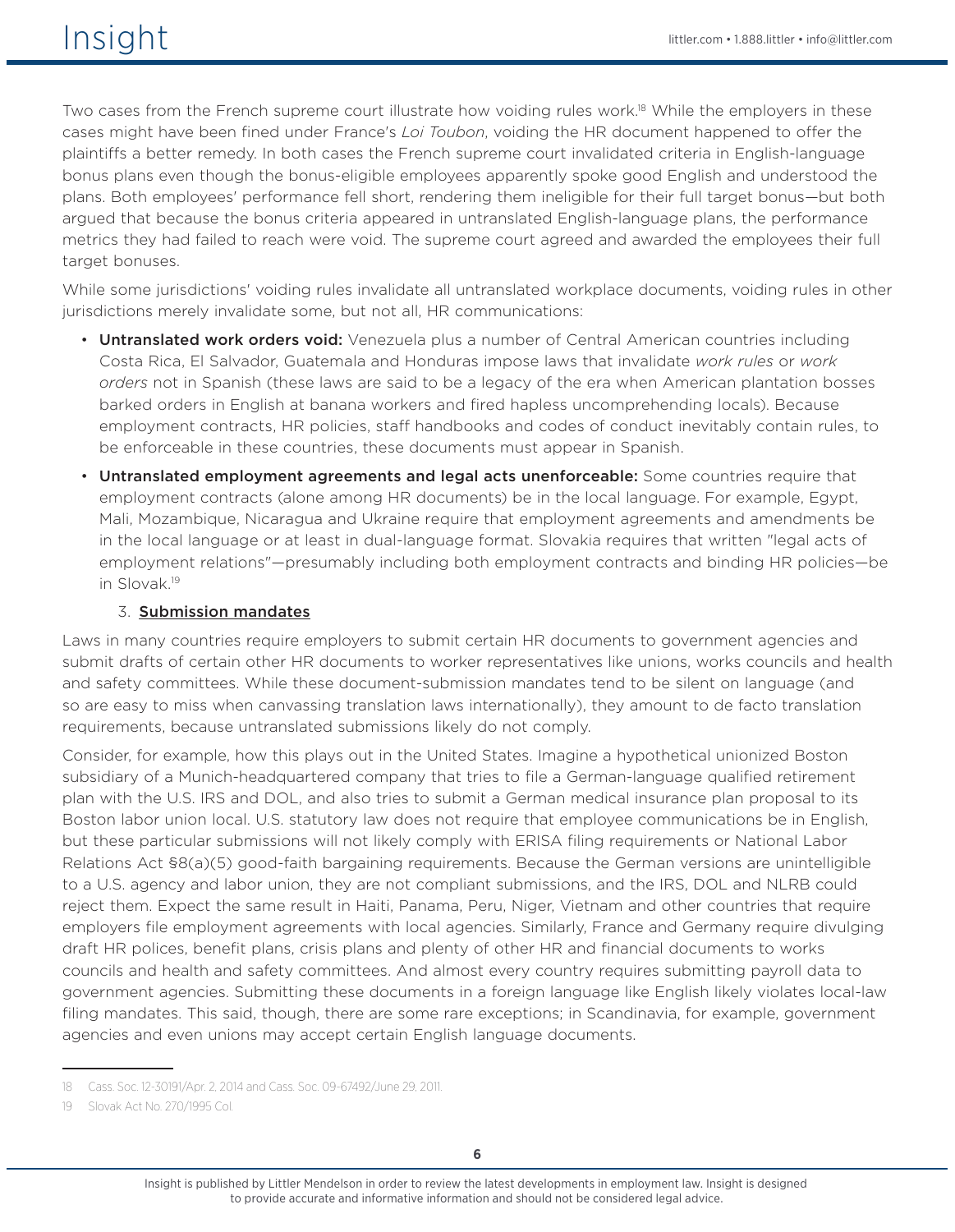Yes, employment document submission mandates act as de facto translation requirements only as to *those HR documents that get filed with government or submitted to employee representatives*. But this can capture lots of documents. Countries can require submitting plenty of HR documents to government labor, tax, social security and data protection authorities, and can require employers to turn over reams of documents and proposals to employee representatives to meet bargaining obligations. The translation burdens of European Works Councils alone can be enormous.

### 4. Fraud, duress and hostile reception in local proceedings

The workplace language and translation laws we have discussed are exceptional. Most jurisdictions, in most contexts, do not flatly prohibit issuing workplace communications or documents in a foreign language. And so when a multinational asks whether it must translate a given cross-border HR communication or document, the answer often comes back "no." But the legal analysis does not stop there, because everywhere on Earth, an employee can argue that a management communication in a foreign language the employee claims not to understand is presumptively unenforceable against him. A California appeals court, for example, held English-language employment arbitration and confidentiality clauses void and even unconscionable as imposed on monolingual Spanish-speaking California staff.<sup>20</sup> The court effectively required translations into Spanish even though the constitution declares "English is the official language of California."21

Imagine, for example, if the headquarters of a Japanese car maker with an auto plant in Kentucky issued to its Kentucky staff a global code of conduct and a global equity plan in the company's headquarters language—Japanese. Issuing Japanese-language codes and plans would be perfectly legal because Kentucky law does not require that employee communications be in English (even though English is the "official" Kentucky language).<sup>22</sup> Next, imagine this hypothetical Japanese employer disciplines a Kentucky autoworker for violating some provision in the Japanese-language code and imagine that the company invokes some term in the Japanese-language equity plan to cut off share-vesting rights of a Kentucky auto executive. If the autoworker's obligation to follow the code of conduct and the executive's rights under the equity plan become issues in local litigation, no Kentucky judge will likely hold native Kentuckians responsible for complying with or understanding Japanese-language texts. The Kentucky employees would argue there was no "meeting of the minds" over the Japanese documents—they might even argue fraud, duress or unconscionability.

Foreign-language workplace communications play out this same way abroad even where they are not per se illegal. U.S.-headquartered multinationals can find themselves trying to convince non-English-speaking labor judges in non-English-speaking countries that local employees must follow (or are on legal notice of) some English-language workplace communication or document. This burden of proof can be heavy.

• After-the-fact translation for the court record. Once a dispute ends up in a local court, the employer's local trial lawyer will translate the disputed communication or document for admission into evidence as an exhibit in the court record. But an after-the-fact translation for evidentiary purposes does not cure the underlying problem—the employee seeking to escape the effect of the document, in the first instance, only received foreign-language (English) text with no translation.

Expect local employees in non-English-speaking countries to argue the English-language document was incomprehensible, or to argue fraud or duress. Expect a foreign employee to testify to a non-Englishspeaking local judge that he never fully grasped the nuances of a complex English-language HR document like a stock option plan, IP assignment, restrictive covenant, insider trading policy or FCPA policy. Even

<sup>20</sup> Carmona v. Lincoln Millennium Car Wash, 226 Cal. App. 4th 74 (20 14).

<sup>21</sup> CALIF. CONSTITUTION, art. III § 6(1)(b).

<sup>22</sup> Ky. Rev. Stat.§ 2.013.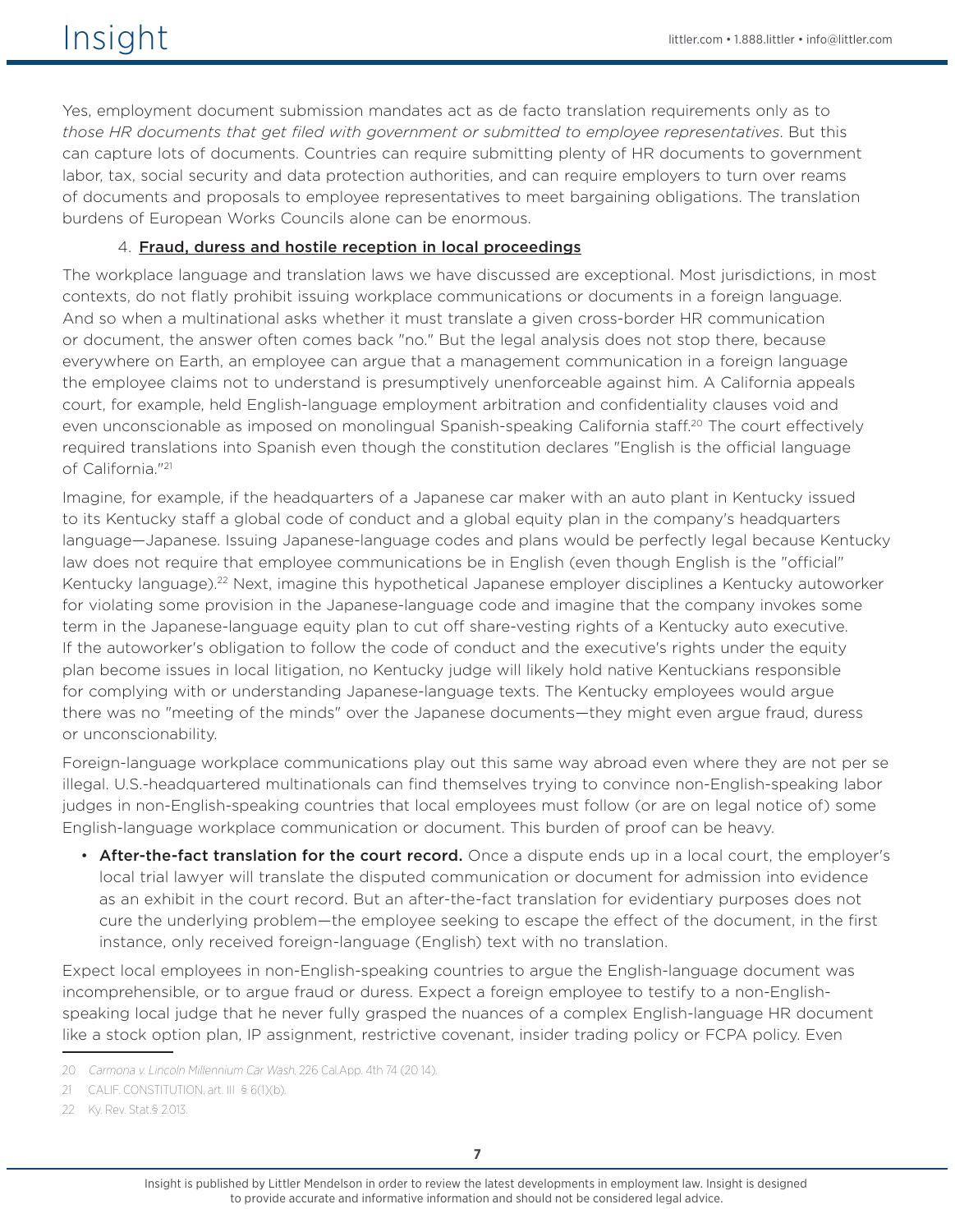where the multinational counter-argues that this particular employee actually happens to speak good English, expect a monolingual local judge to sympathize with a local claiming otherwise, unless evidence of English fluency is overwhelming. Argentine judges, for example, are particularly strict in this regard, prone to nullify untranslated English-language policies even as to inpatriates and others whose native language is English.

# The Human Resources and Diversity Component

In this age of constant and fluid HR communications—email, intranets, global Human Resources Information Systems, company-sponsored social media platforms, routine all-hands announcements on policy and news items—having to stop and translate every single HR communication into every possibly relevant language is (while not impossible) cumbersome, expensive, slow and impractical. Fortunately, as we have seen, in many cases applicable law does not compel multinationals to translate.

But where the language-law-compliance issue drops out, the translation question shifts from whether a multinational *can* legally issue English-only global HR communications to whether it *should*. This is a human resources and diversity question.

English is not quite the *lingua franca* of international business that Americans might imagine it to be. Much of the world does not speak English. Even a book called *English as a Global Language* concedes that "English-monolingual companies are increasingly encountering [communication] difficulties as they try to expand in those areas of the world thought to have the greatest prospects of growth, such as East Asia, South America and Eastern Europe—areas where English has traditionally had a relatively low presence."<sup>23</sup>

We all understand messages best in our native language. For example, Americans, Australians, Bermudians, Britons and other natives of the English-speaking world who speak second languages tend to understand complex business documents best in English. Native English speakers who studied a foreign language extensively in school generally default to English, often claiming not to speak the language they spent years studying. It works the same way abroad. In non-English-speaking countries, many highly intelligent top performers (even some who studied English in school) simply do not speak English, at least not fluently.

Translating communications and documents into local languages for overseas staff is a good practice because the purpose of every employee communication is to get a message across—and sometimes to make the message legally bind staff. Translating also smooths collective labor relations (we discussed two incidents of French trade unions publicly resisting English-only communications). Beyond good HR, legal compliance and labor relations, there is a vital *diversity and inclusion* piece here. Translating respects ethnic diversity because "the primary language of an individual is often an essential national origin characteristic."<sup>24</sup> American staff who work in the U.S. for multinationals headquartered in Germany, Japan and other non-English speaking countries often feel frustrated and excluded when conversations are conducted and documents are transmitted—in German, Japanese or whatever headquarters' language. Workers in non-English-speaking countries sometimes perceive English HR communications as "Anglo-Saxon imperialist management"; they complain about hurt feelings when addressed too often in English.<sup>25</sup>

And yet, all this said, English stands alone, unique among world languages, because it is a common denominator among so many. Multinationals based in Finland, Germany and Japan cannot get away with issuing global HR communications in Finnish, German or Japanese, but global HR communications in English are widespread even within organizations headquartered outside the English-speaking world.<sup>26</sup> English got

<sup>23</sup> David Crystal, Cambridge Univ. Press, 2d ed. 2003, p. 19.

<sup>24</sup> 29 C.F.R. § 1606.7(a).

<sup>25</sup> P. Allen, *supra* note 2.

<sup>26</sup> T. Neeley, "Global Business Speaks English," Harvard Business Review May 2013.